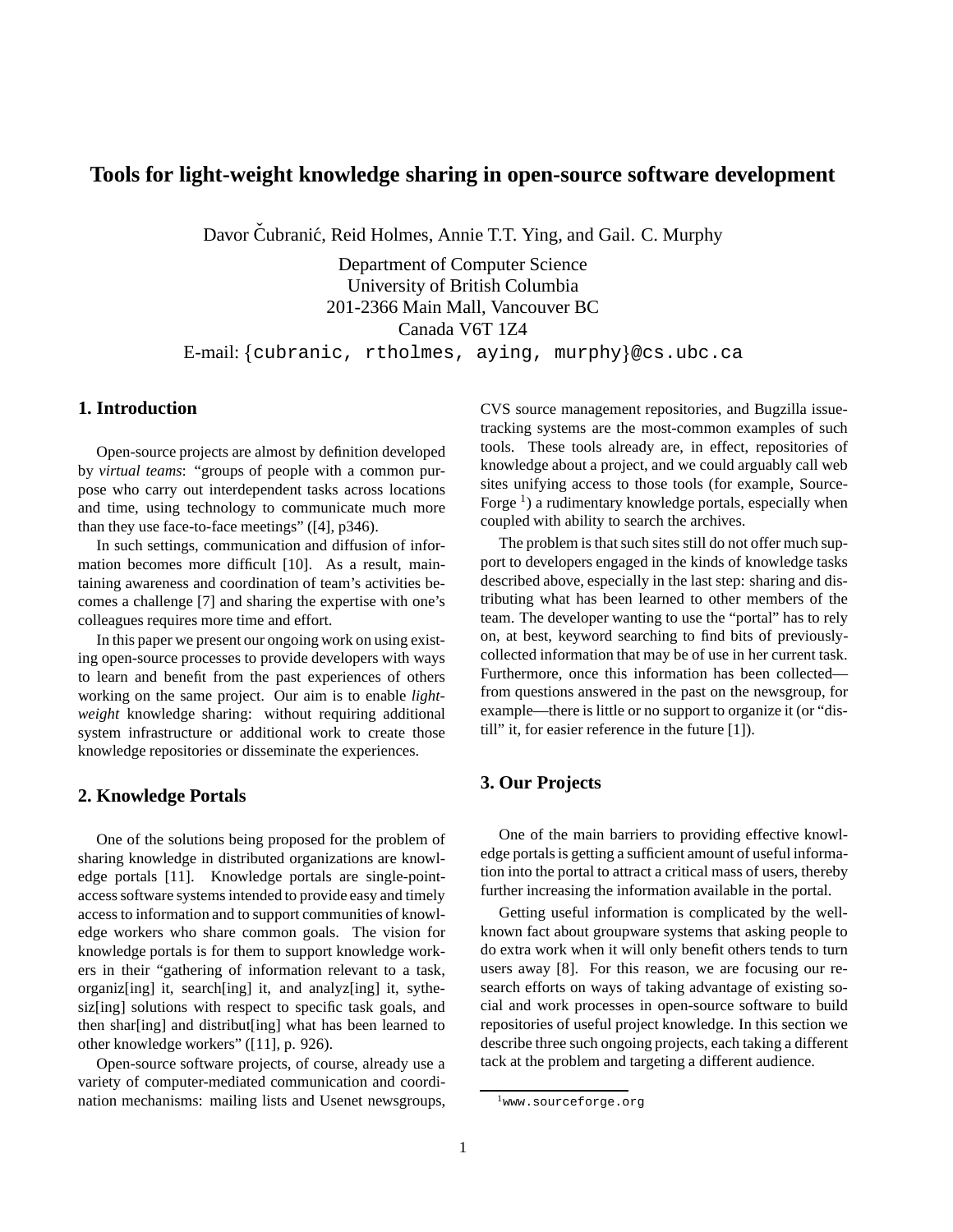### **3.1. Hipikat**

Hipikat [6] is a tool that forms an implicit group memory from the information stored in a project's archives, and that recommends artifacts from the archives that are relevant to a task that the developer is trying to perform. Therefore, Hipikat's target user is a new developer who joined an open-source project and, because of temporal and geographic separation, does not have the level of mentoring support from more experienced colleagues that is normally present in co-located software teams. When using Hipikat, these newcomers would not have to find their way amongst the huge amount of archived, electronic information that is maintained as part of the project, but would instead be recommended a small, relevant subset on which to focus their understanding effort.

The artifacts used to build the group memory are drawn from a number of sources: newsgroup and mailing list archives, items in the Bugzilla database, CVS repository, and the project Web site. Hipikat then infers links between the artifacts that may have been apparent at one time to members of the development team but that were not recorded. For instance, Hipikat infers which source revisions correspond to which Bugzilla items, and infers similarity between Bugzilla items. Later, using these links the tool, in a role similar to that of a mentor, suggests possibly relevant parts of the group memory given information about a task a newcomer is trying to perform.

Hipikat exploits the information and artifacts that are produced in the normal course of a project's development activities. Its group memory is built transparently to the developers and does not require any additional work on their part.

The Hipikat prototype is a client-server system. Hipikat is currently instantiated for the Eclipse project, $2$  but has been designed to be adapted easily to other open-source projects that follow the general model of open-source software development [5]. Eclipse is an extensible integrated development environment platform that was originally developed by IBM, and was subsequently released under an open-source license. The platform can be extended through *plug-ins*. Basic Eclipse distribution includes plug-ins for Java development and for communication with CVS.

Since Eclipse is self-hosted, we wrote the client as a plug-in that works within the IDE. This approach permits the Hipikat client to integrate seamlessly into a full-featured work environment, and to thus be used in combination with other software engineering tools plugged into Eclipse. For example, an Eclipse developer can use both Hipikat and the Java search feature that comes bundled with the default Eclipse distribution.

We are currently evaluating Hipikat on a group of newcomers to Eclipse development working on enhancements requested for Eclipse in the past. The client is also available for download at www.cs.ubc.ca/labs/ spl/project/hipikat.

### **3.2. Code Example Queries**

A new approach on which we are currently working is making recommendations on proper API usage based on established practices in the existing code base. This approach works orthogonally to Hipikat, which currently ignores the content of source artifacts in the CVS repository in favour of their metadata—i.e., author, creation time, and the checkin comment. Identifying which APIs the developer is using by looking at the code and making suggestions based upon correlations between the current API use with similar usage patterns used by other developers may provide useful hints for the developer in accomplishing the current task. This could be extended to looking at every API used in the current method or class and making searches based on the intersection of this API usage.

As in Hipikat, we are applying this technique in the context of the Eclipse project. This project is attractive because it involves two separate communities of developers: that working on the core Eclipse platform with the core set of standard plug-ins (e.g., for Java editing and debugging), and a much larger community of developers working on thirdparty Eclipse plug-insthat use the extension points provided by the Platform and the core plug-ins to integrate into the IDE. While Hipikat is targeting the first community, thirdparty plug-in developers are clearly more interested in good API usage than in the history of changes in the Eclipse platform code, and it is they for whom we expect code-example queries to be the most useful.

The information on which recommendations would be based would be populated with statistics from core Eclipse plug-ins. Each core plug-in will have all of its API calls identified and cataloged. These calls will be analyzed for relationships between one and other. Patterns will be examined between these calls in the plug-ins indexed in the database. The relationships discovered from the plug-in usage of the API will form the basis of the results for codeexample queries.

Similarly to Hipikat, the client would detect what the user is trying to do based on the context of their current work and then make recommendations based on this information. This contextual data could be derived from methods and classes being used by the code the developer is working on, as well as comments in it. Query responses should consist of a simple list of examples which are each weighted by the amount of similarity to the current work being performed. A textual description of the method or class being

<sup>2</sup>www.eclipse.org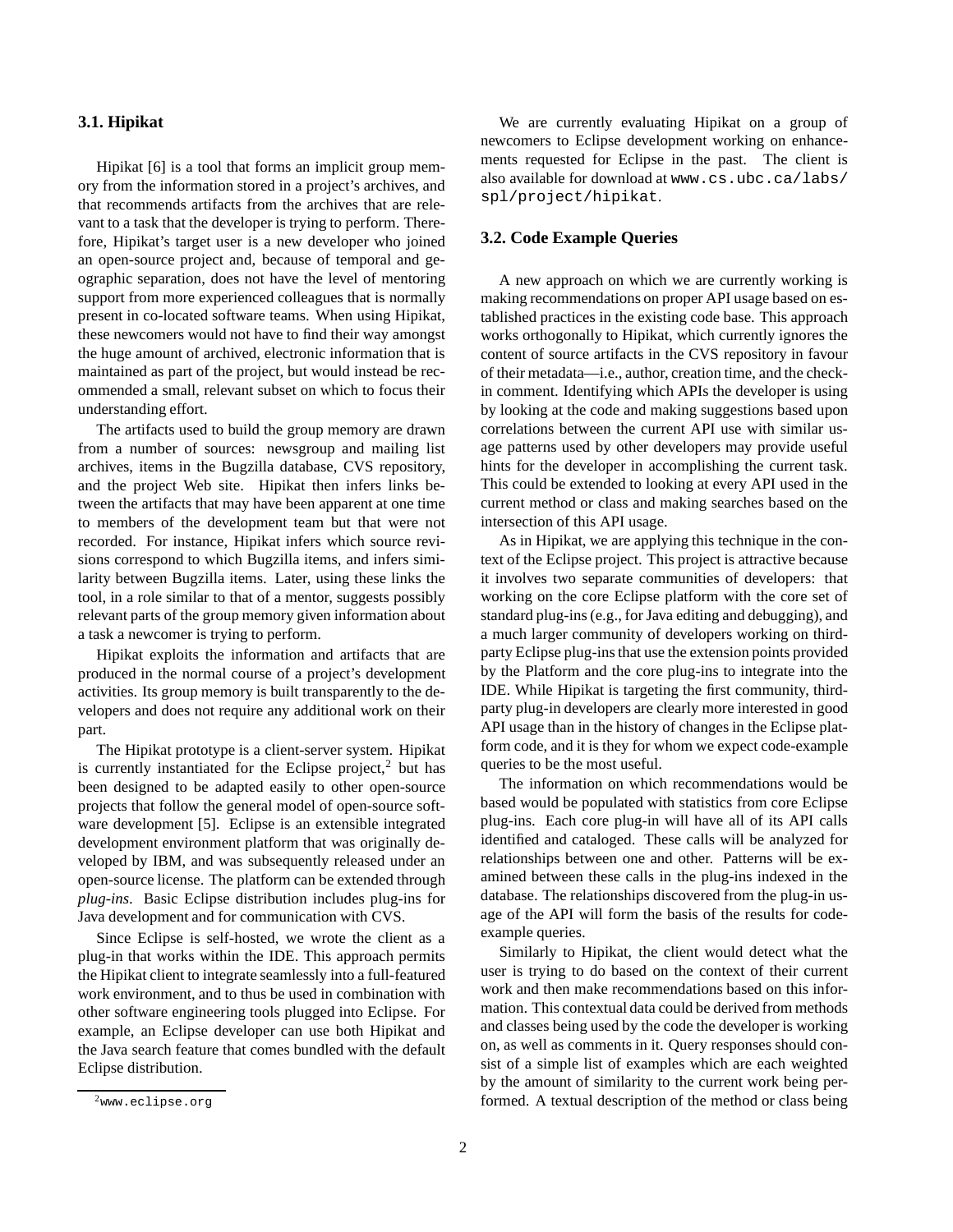referenced as the example should be provided based on the comments that exist of that class or method, if they exist. Further examination of each of these examples should show the example with the areas used to match the example to the current context highlighted so the developer can easily determine whether or not the example actually fits the current task. Future API calls that the developer may want to investigate based upon the example code should also be highlighted so the developer can quickly see calls that may be relevant to further work on the task. Examples should be queriable as well, as the current context is, to find more examples similar to the one being currently examined.

### **3.3. Source Code Change Patterns Extraction**

Another approach currently being implemented is the extraction of source code change patterns from a versioning repository. Our belief is that information on the parts of source code that tended to be modified together by developers in the past is helpful in the implementation a current task, and is especially useful in providing an indication of possible couplings that may not be immediately obvious from the code itself, but need to be taken into account when making the change.

Again, this is the kind of knowledge that would be easy to share in geographically, or even just temporally, collocated teams, when a developer can see which files in the repository are being updated by his or her co-workers. It is also the kind of knowledge that will not necessarily be recorded in the documentation or explicitly shared through an online knowledge repository as those mentioned in Sections 4.1 and 4.2, but is relatively easy to automatically extract from the project history recorded in the source repository.

The patterns of source code changes would be given by a list of rules of the form "when this part of the source code is changed in the implementation of a task, those other parts of the source code are likely to be changed in the same task." These rules can be found using association rule mining [2] or correlation rule mining [3]. The idea of association rule mining is to find the rules satisfying a predetermined support and confidence levels, which ensure that a rule covers a certain number of cases (support) and has a certain predictive strength (confidence). Correlation rule mining uses chi-square statistic to measure the significance of the rules by comparing the observed frequency counts of different source code changes with the expected frequency counts assuming the changes are independent.

Several issues deserve further investigation. First, determining what parts of source code belonging to one semantic change from CVS logs is tricky. Developers can check in source code for multiple changes together or check in a single semantic change over multiple commits. Second, because the number of association rules discovered depends on the user-specified support threshold (and confidence threshold), choosing a good support threshold is tricky. Setting the support threshold too high would eliminate potentially interesting rules; setting the support threshold value too low would kill the efficiency and would likely return many uninteresting rules, which would cause problems with the acceptance of the approach by developers. We are investigating whether alternative mechanisms other than support and confidence to measure the interestingness of the rules are more appropriate.

Our tool uses information from the CVS repository and the Bugzilla database of the Eclipse project, since we already have this information recorded in our Hipikat artifact database.

## **4. Related Work**

#### **4.1. Weblogs**

Weblogs are frequently updated sites, usually consisting of many relatively short posts of commentary on recent events or articles elsewhere on the web. The posts are typically time-stamped and organized in reverse chronology so that a reader will always see the most recent post first. [13]

While weblogs are not commonly associated with opensource software engineering, they are certainly a significant and influential presence in the open-source community. Slashdot,<sup>3</sup> for example, is an extremely popular technologyoriented weblog, that is often used to quickly disseminate news about computing in general and open-source software in particular—sometimes resulting in a phenomenon known as *slashdotting*, where a mention of a new project or site on Slashdot results in its readers rushing to view the referenced site, overwhelming its Web server.

More recently, weblogs have started being used in opensource projects to keep a sort of a diary of developments in the project for the wider audience of non-core developers and potential users. This is typically used in very large projects where there is a significant user community (e.g., MozillaZine, a weekly update for the Mozilla project <sup>4</sup>) or where a project that is still in the early stages has generated a significant interest because of the caliber of its core developers (e.g., Chandler personal information manager, which is led by Mitch Kapor, author of Lotus 1-2-3 and founder of the Electronic Frontier Foundation,<sup>5</sup> and includes on its team Andy Hertzfeld, author of Macintosh's operating system and graphical user interface). When such Weblogs allow posting of readers' comments, they often turn into repositories of design discussions, links to similar projects,

<sup>3</sup>www.slashdot.org

<sup>4</sup>www.mozillazine.org

<sup>5</sup>Kapor's weblog: blogs.osafoundation.org/mitch/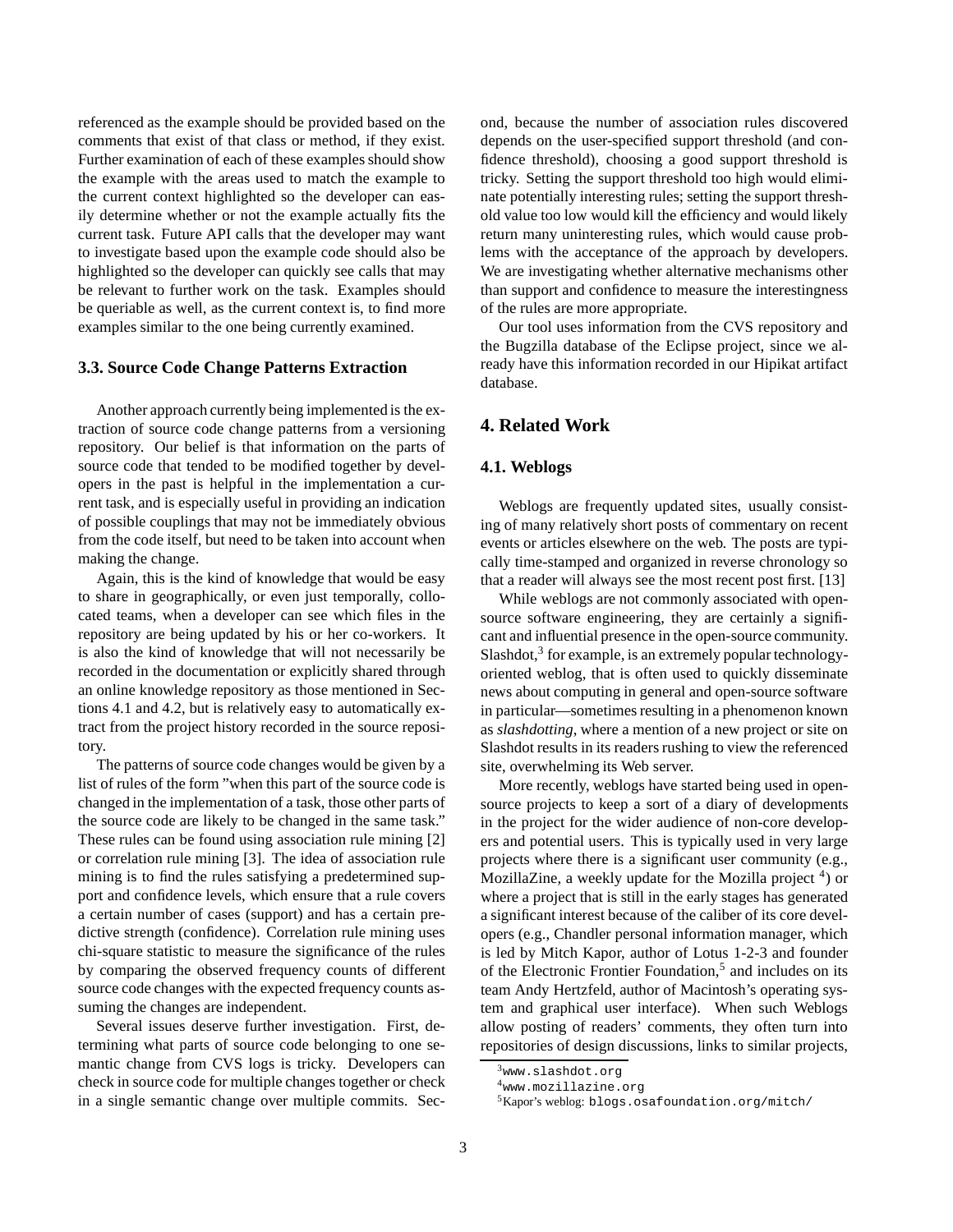and stories sharing lessons learned from past experiences. Ultimately, however, weblogs belong to and are driven by a single author, and if the maintenance of the weblog becomes too much of a time burden, and the weblog is not regularly updated with new postings, its audience will leave and the weblog will die.

Furthermore, Weblogs are fundamentally focused on sharing information with audiences in near temporal proximity. The way weblog sites are organized—with older content being slowly pushed off the page, and little or no facilities for organizing it and browsing or retrieving it at a later time—makes them far more suitable to those simply keeping up to date than to someone looking for information needed to execute a specific task. For this reason, we see weblogs and our work as complementary, and indeed Hipikat could easily use project weblogs as its information sources when those exist in a project.

### **4.2. Wiki**

A *wiki* <sup>6</sup> is a tool for collaborative development of documents and web pages, although the term is also used to describe such web sites themselves. A wiki page can be easily edited by any reader and new content added without prior review. Since the content can be easily added, refined, and hyper-linked with related topics in the wiki and links to external sites, the result is attracting an active community of users/authors with a stake in further development of the site as the knowledge of its topic grows.

Wikis have been used in software engineering from the very beginning: the original Wiki-Wiki Web  $<sup>7</sup>$  was created</sup> in 1995 as a companion site to the Portland Pattern Repository. More recently, wikis have found use in open-source software development as knowledge- and tip-sharing repositories, often independent of the developer group (e.g., the Gnome Wiki  $<sup>8</sup>$  or the Eclipse Wiki  $<sup>9</sup>$ ), although there are</sup></sup> also projects using them in the design stage. For example, the Chandler, already mentioned above, is using its Wiki  $10$ to provide a forum where design issues can be discussed and organized in a collaborative fashion by both the core developers and a wider community interested in the project.

At their best, wikis are excellent examples of organizational memory systems grown organically by an active community with a stake in the product. Surprisingly, although the editing is open to all, the resulting product can be of very high quality (although some technical mechanisms had to be introduced to guard against occasional vandals defacing the site or users persistently trying to impose their controversial point of view on a topic in opposition to the rest of the community). However, since authoring on wiki is entirely manual (i.e., hand-editing a kind of simplified HTML form of its pages), maintenance and growth of the site are the main problem, otherwise—just as with weblogs—the user (and author) community will leave.

### **4.3. Code reuse**

Similarly to Hipikat, Ye and Fischer's CodeBroker [16] uses information retrieval methods to determine software artifacts to suggest in the context of a developer's current task. However, CodeBroker is tailored to helping a developer on small-scale reuse tasks: The tool monitors a developer's use of a text editor watching for the method declarations and the descriptions of those methods in comments, the tool uses that information as a query to a library to find potential components that could be reused instead of a new component being created. In contrast, when used as a reuse tool, Hipikat works at the granularity of a task, providing such information as documents describing how a component is to be used with other components. The CodeBroker approach also relies on a developer properly formatting documentation in the component being defined, and on the presence of properly formatted documentation in the components in the reuse library. Hipikat avoids placing any additional requirements on the developers, making use of information that is potentially more informal. In this regard, Hipikat is more similar to the *Remembrance Agent* [15], which used information sources, such as user's email folders and text notes, to present documents relevant, or similar, to the one currently being edited.

CodeBroker's approach to implicitly determining the query context from JavaDoc comments and method declarations is similar to our code-example querying. The difference, however, is in our focus on patterns of API usage, rather than descriptions of components or their names and parameter signatures. Additionally, our approach is less reliant on component's documentation and names to find similarities and make recommendations, making it more robust in the environment of open-source software development.

#### **4.4. Example-Based Programming**

Several tools exist to match developers with existing examples of API usage. Henninger's CodeFinder and PEEL [9], Michail's CodeWeb [12], and Neal's examplebased programming system [14]all tackle the problem of providing examples to developers in different ways. Neal's approach couples a syntax-directed editor to a repository of example programs. The editor is augmented with an additional example code pane. The contents of this pane

<sup>6</sup> also called *wiki-wiki*, meaning "quick" in Hawaiian, and *Wiki-Wiki Web*

 $7c2$ .com/ci/wiki

<sup>8</sup>gnomesupport.org/wiki/

<sup>9</sup>eclipsewiki.swiki.net/1

 $10$ wiki.osafoundation.org/bin/view/Main/WikiHome